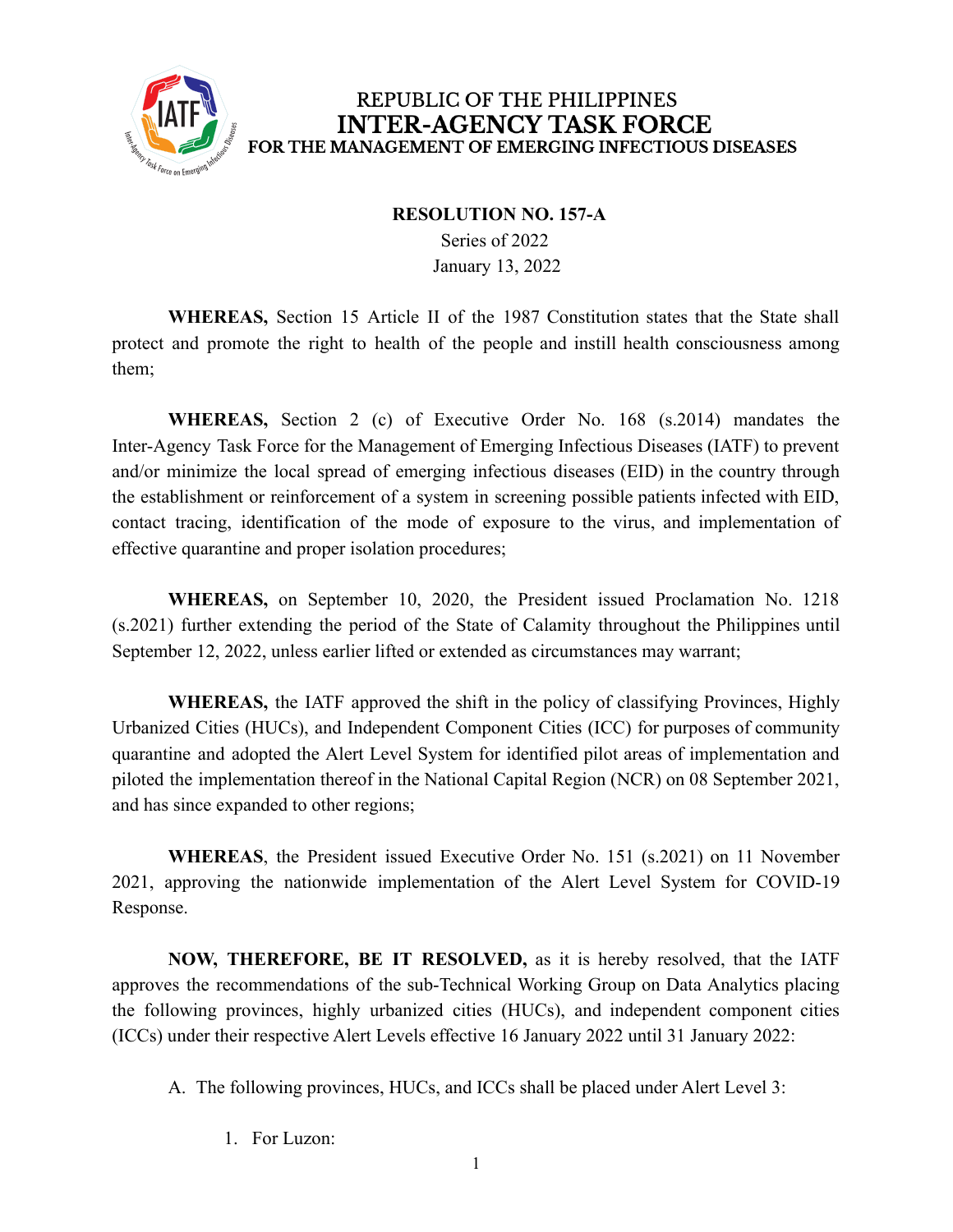

- a. National Capital Region;
- b. Cordillera Administrative Region (CAR): Baguio City, Ifugao, Mountain Province;
- c. Region I: Dagupan City, Ilocos Sur;
- d. Region II: City of Santiago, Cagayan;
- e. Region III: Angeles City, Aurora, Bataan, Bulacan, Olongapo City, Pampanga, Zambales;
- f. Region IV-A: Rizal, Batangas, Cavite, Laguna, Lucena City;
- g. Region IV-B: Marinduque, Romblon; and
- h. Region V: Camarines Norte, Catanduanes, Naga City, Sorsogon.
- 2. For Visayas:
	- a. Region VI: Iloilo City, Iloilo, Negros Occidental, Guimaras;
	- b. Region VII: Lapu-Lapu City, Bohol, Cebu, Negros Oriental; and
	- c. Region VIII: Ormoc City, Biliran, Eastern Samar, Leyte, Northern Samar, Southern Leyte, Western Samar.
- 3. For Mindanao:
	- a. Region IX: City of Isabela, Zamboanga City, Zamboanga Del Sur;
	- b. Region X: Bukidnon, Iligan City, Misamis Occidental, Misamis Oriental;
	- c. Region XI: Davao Del Sur, Davao Del Norte;
	- d. Region XII: General Santos City, South Cotabato;
	- e. Region XIII (CARAGA): Surigao Del Sur, Agusan Del Norte; and
	- f. Bangsamoro Autonomous Region in Muslim Mindanao (BARMM): Lanao Del Sur.
- B. The following provinces, HUCs, and ICCs shall be placed under Alert Level 2:
	- 1. For Luzon:
		- a. CAR: Apayao;
		- b. Region II: Batanes;
		- c. Region IV-B: Palawan, Puerto Princesa City; and
		- d. Region V: Masbate.
	- 2. For Visayas: Siquijor; and
	- 3. For Mindanao:
		- a. Region IX: Zamboanga Del Norte, Zamboanga Sibugay;
		- b. Region X: Camiguin, Lanao Del Norte;
		- c. Region XI: Davao De Oro, Davao Occidental, Davao Oriental;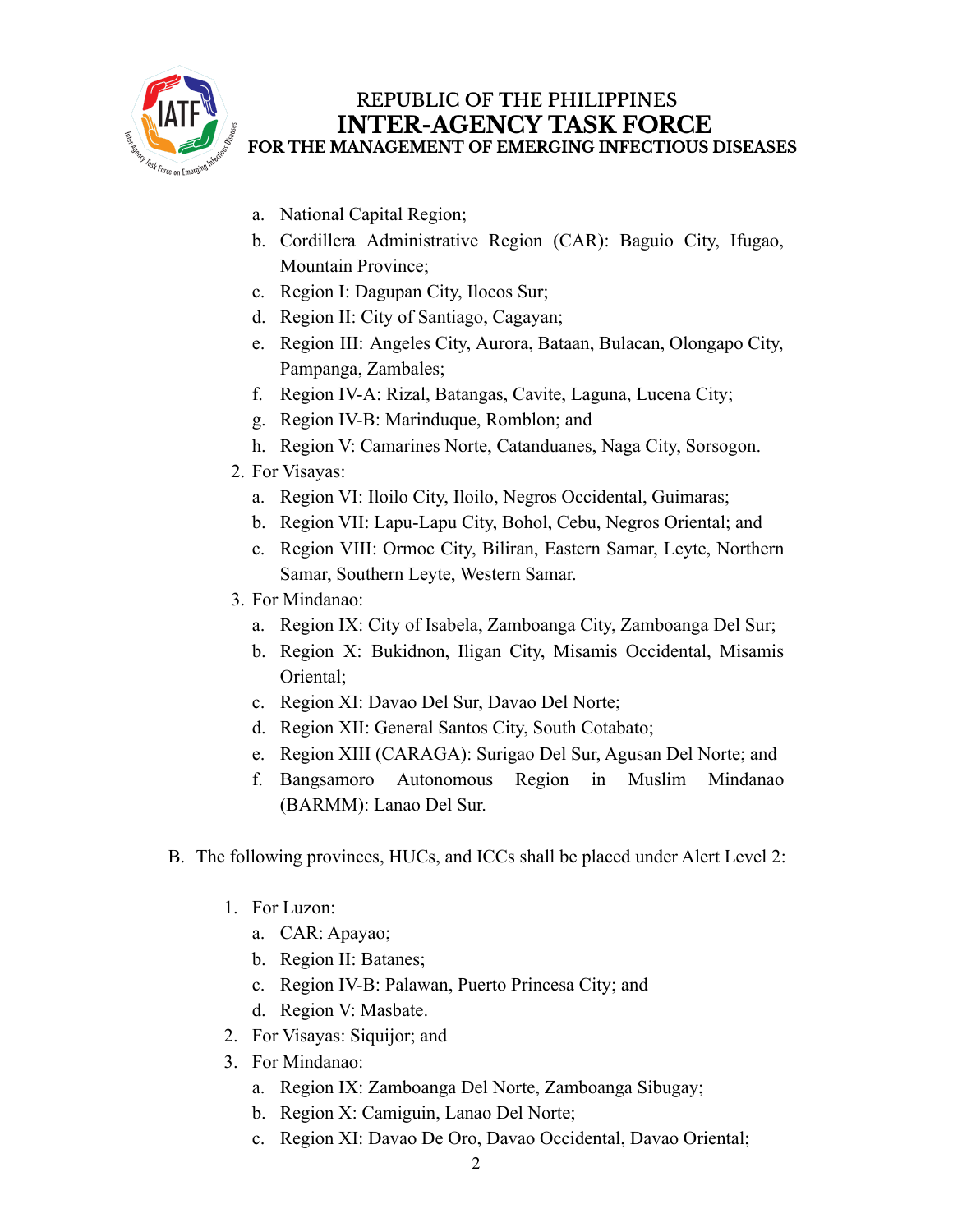

- d. Region XII: North Cotabato, Sarangani, Sultan Kudarat;
- e. CARAGA: Dinagat Islands, Surigao Del Norte; and
- f. BARMM: Basilan, Maguindanao, Sulu, Tawi-tawi.
- C. All other provinces, HUCs, and ICCs shall maintain their alert level classification as provided for under IATF Resolution No. 156-C (s.2022).

**RESOLVED FURTHER,** that the Chairperson and the Co-Chairperson shall be duly authorized to sign this Resolution for and on behalf of the Inter-Agency Task Force.

**APPROVED** during the 157th Inter-Agency Task Force Meeting, as reflected in the minutes of the meeting, held this January 13, 2022, via video conference**.**

**SCØT. DUQUE III** 

Secretary, Department of Health IATF Chairperson

**KARLO ALEXEI B. NOGRALES** Secretary, Office of the Cabinet Secretariat IATF Co-Chairperson